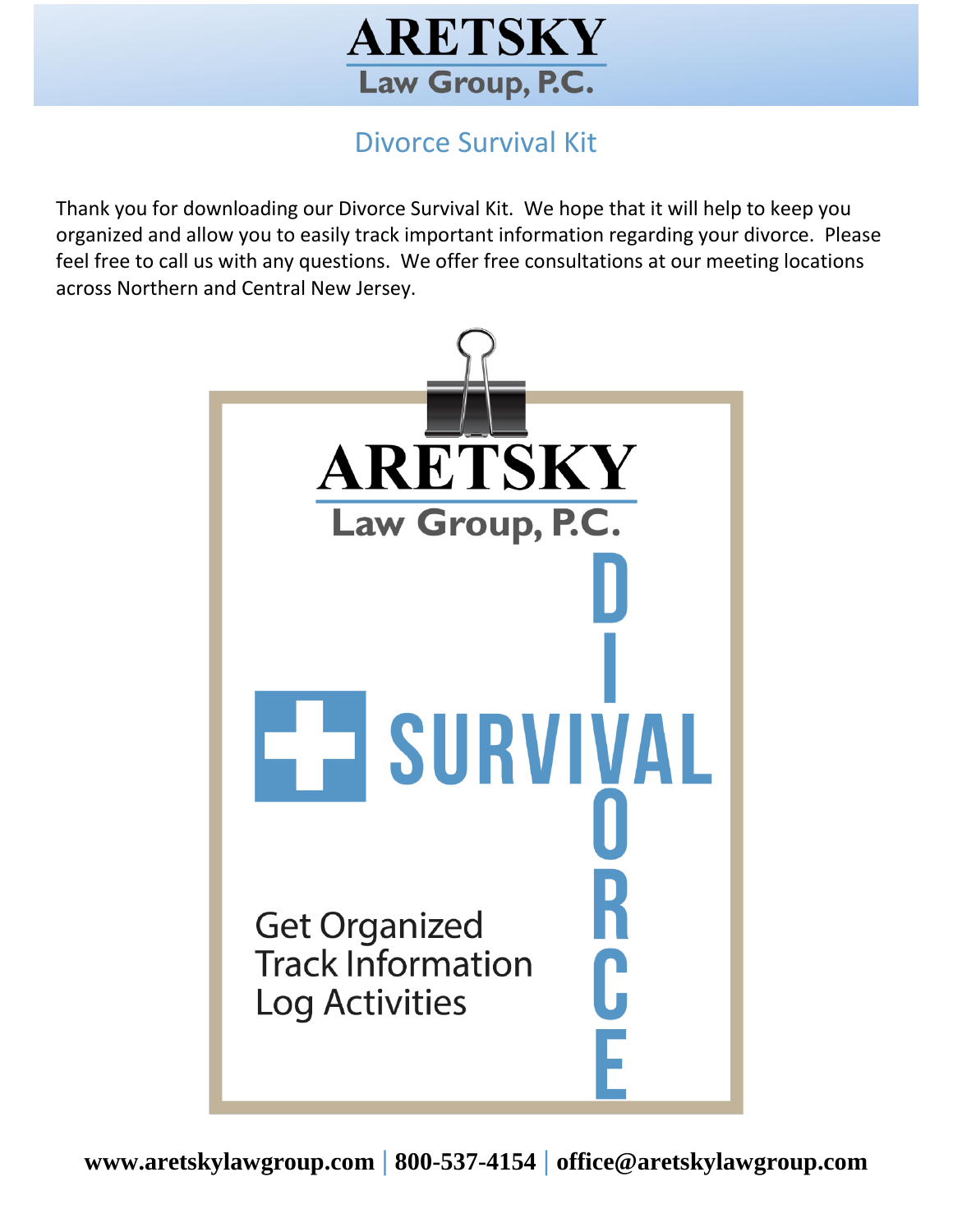

# Income & Asset Analysis

### **PERSONAL BENEFITS**

|                                 | <b>Husband Has:</b><br>YES NO | Wife Has:<br>YES NO | Notes: |
|---------------------------------|-------------------------------|---------------------|--------|
| 401K Plan                       |                               |                     |        |
| Automobile Expense              |                               |                     |        |
| Automobile Insurance            |                               |                     |        |
| Child Care                      |                               |                     |        |
| Corporate Automobile            |                               |                     |        |
| Corporate Credit Card           |                               |                     |        |
| Dental Coverage                 |                               |                     |        |
| Disability Insurance            |                               |                     |        |
| <b>Education &amp; Training</b> |                               |                     |        |
| Employee Loan Policy            |                               |                     |        |
| <b>Expense Reimbursement</b>    |                               |                     |        |
| Eye-Care Coverage               |                               |                     |        |
| <b>Frequent Flier Benefits</b>  |                               |                     |        |
| Health Club Membership          |                               |                     |        |
| Life Insurance                  |                               |                     |        |
| <b>Medical Coverage</b>         |                               |                     |        |
| <b>Profit Sharing</b>           |                               |                     |        |
| <b>Retirement Benefits</b>      |                               |                     |        |
| <b>Stock Options</b>            |                               |                     |        |
| <b>Vacation Benefits</b>        |                               |                     |        |
| <b>Vacation Compensation</b>    |                               |                     |        |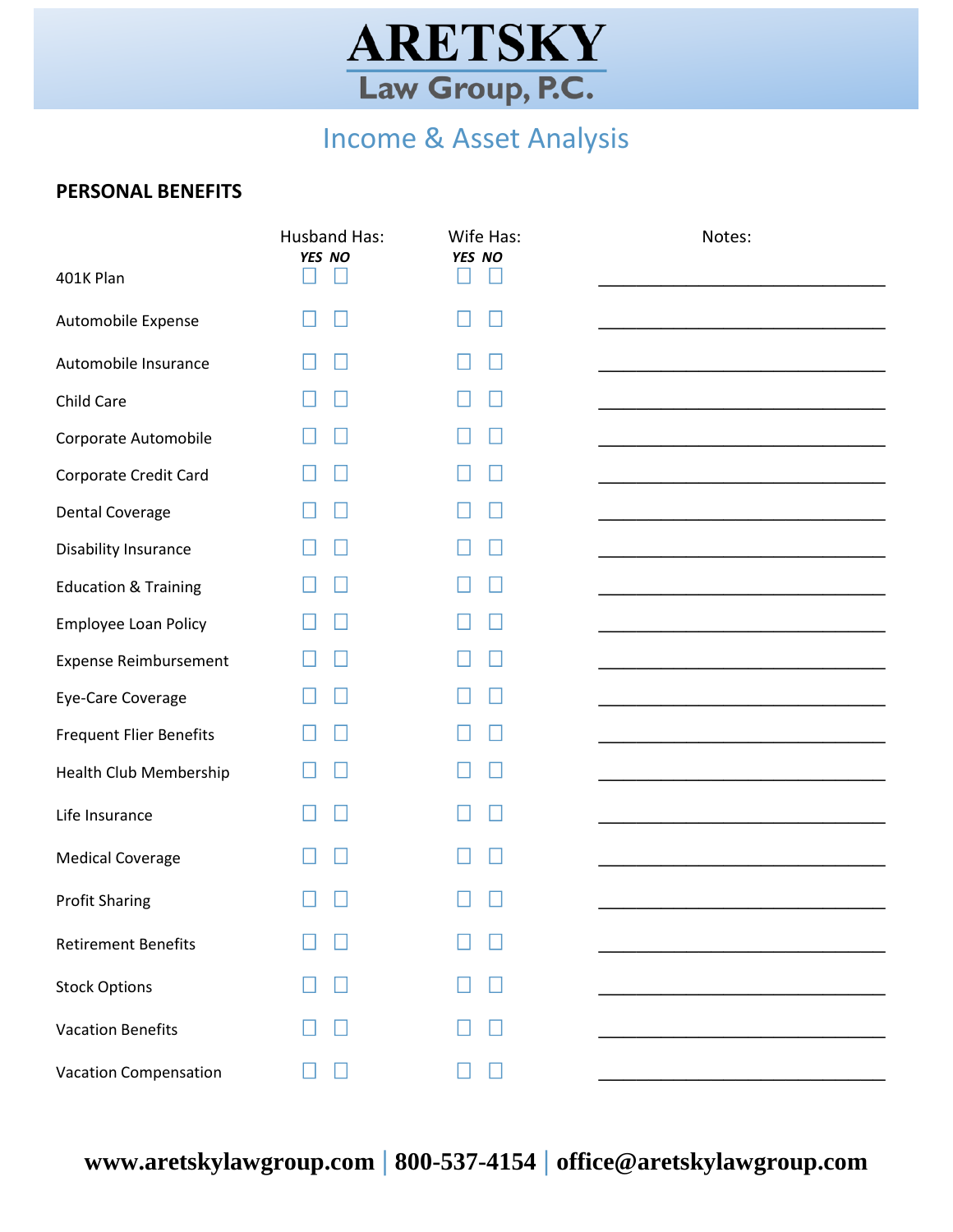

## **OTHER ASSETS**

|                                                | <b>Husband Has:</b> | Wife Has:             | Notes:                                                                                                                |
|------------------------------------------------|---------------------|-----------------------|-----------------------------------------------------------------------------------------------------------------------|
| 401K Plan                                      | YES NO<br>П<br>Н    | YES NO<br>$\Box$<br>□ |                                                                                                                       |
|                                                |                     |                       |                                                                                                                       |
| Antiques<br>Artwork                            | Н<br>Ш              | □<br>П<br>$\Box$      |                                                                                                                       |
|                                                | П<br>Ш              | □                     |                                                                                                                       |
| Automobiles<br><b>Baseball card collection</b> | П<br>П              | □<br>П                |                                                                                                                       |
| <b>Boats</b>                                   | П                   | П<br>П<br>$\Box$      |                                                                                                                       |
| <b>Bonds</b>                                   |                     | Ш                     |                                                                                                                       |
| <b>Business investments</b>                    |                     | □<br>Ш<br>□           |                                                                                                                       |
|                                                | Н                   | H<br>□<br>П           |                                                                                                                       |
| Campers<br>Cash on Hand                        | П<br>П              | □<br>П                |                                                                                                                       |
| <b>Certificates of Deposit</b>                 | П                   | $\Box$<br>П           |                                                                                                                       |
| <b>Checking Accounts</b>                       | П                   | П<br>П                |                                                                                                                       |
| Christmas Clubs                                | П<br>Н              | □<br>П                |                                                                                                                       |
| Coin collections                               |                     | □<br>П                |                                                                                                                       |
| Computers                                      |                     | □<br>H                | <u> 1989 - Johann Barbara, martin amerikan basar dan berasal dan berasal dalam basar dalam basar dalam basar dala</u> |
| Condominiums                                   | П                   | □<br>П                |                                                                                                                       |
| <b>Contingent Fees</b>                         | П<br>Ш              | П<br>П                |                                                                                                                       |
| Credit card reward points                      | П                   | $\Box$<br>Ш           |                                                                                                                       |
| <b>Credit Union accounts</b>                   | П<br>Ш              | П<br>Ш                |                                                                                                                       |
| Deferred commissions/benefits                  | П<br>Н              | □<br>П                |                                                                                                                       |
| Frequent flier accounts                        |                     | □<br>П                |                                                                                                                       |
| Gold/Silver                                    | Н                   | П<br>Ш                |                                                                                                                       |
| Gun collection                                 | Ш<br>Ш              | П<br>◧                |                                                                                                                       |
| Gym/Health Club Membership                     | П<br>Ш              | П<br>П                |                                                                                                                       |
| Hidden Cash                                    | П                   | □<br>Н                |                                                                                                                       |
| Holding any mortgages                          |                     | □<br>Ш                |                                                                                                                       |
| Income tax refund                              | П                   | □<br>П                |                                                                                                                       |
| Inheritances                                   | $\Box$              | $\Box$                |                                                                                                                       |
| Intangibles (Trademarks, Patents, etc.)        | П<br>H              | □<br>Н                |                                                                                                                       |
| IRA accounts                                   | Ш<br>Н              | □<br>Н                |                                                                                                                       |
| <b>Keogh Plans</b>                             | Н                   | $\Box$<br>⊔           |                                                                                                                       |
| Lawsuits (pending)                             | П<br>Н              | ⊔<br>Ш                |                                                                                                                       |
| Life Insurance (cash value)                    | $\perp$             | П<br>П                |                                                                                                                       |
| Loans                                          |                     | П<br>Ш                | _______________________________                                                                                       |
| Lottery winnings                               |                     | H<br>П                |                                                                                                                       |
| Money Market accounts                          |                     | $\Box$<br>H           |                                                                                                                       |
| <b>Mutual Funds</b>                            |                     | Н<br>$\Box$           |                                                                                                                       |
| Non-existent employees                         | Н                   | П<br>H                |                                                                                                                       |
| <b>Pension Plans</b>                           | $\Box$<br>П         | $\Box$<br>$\Box$      |                                                                                                                       |
| - 4 - 1 -<br>. . <b>1</b> .                    |                     |                       | $Q_1, \ldots, A_n$ . $I_{n-1}$ , $\ldots$ , $\ldots$                                                                  |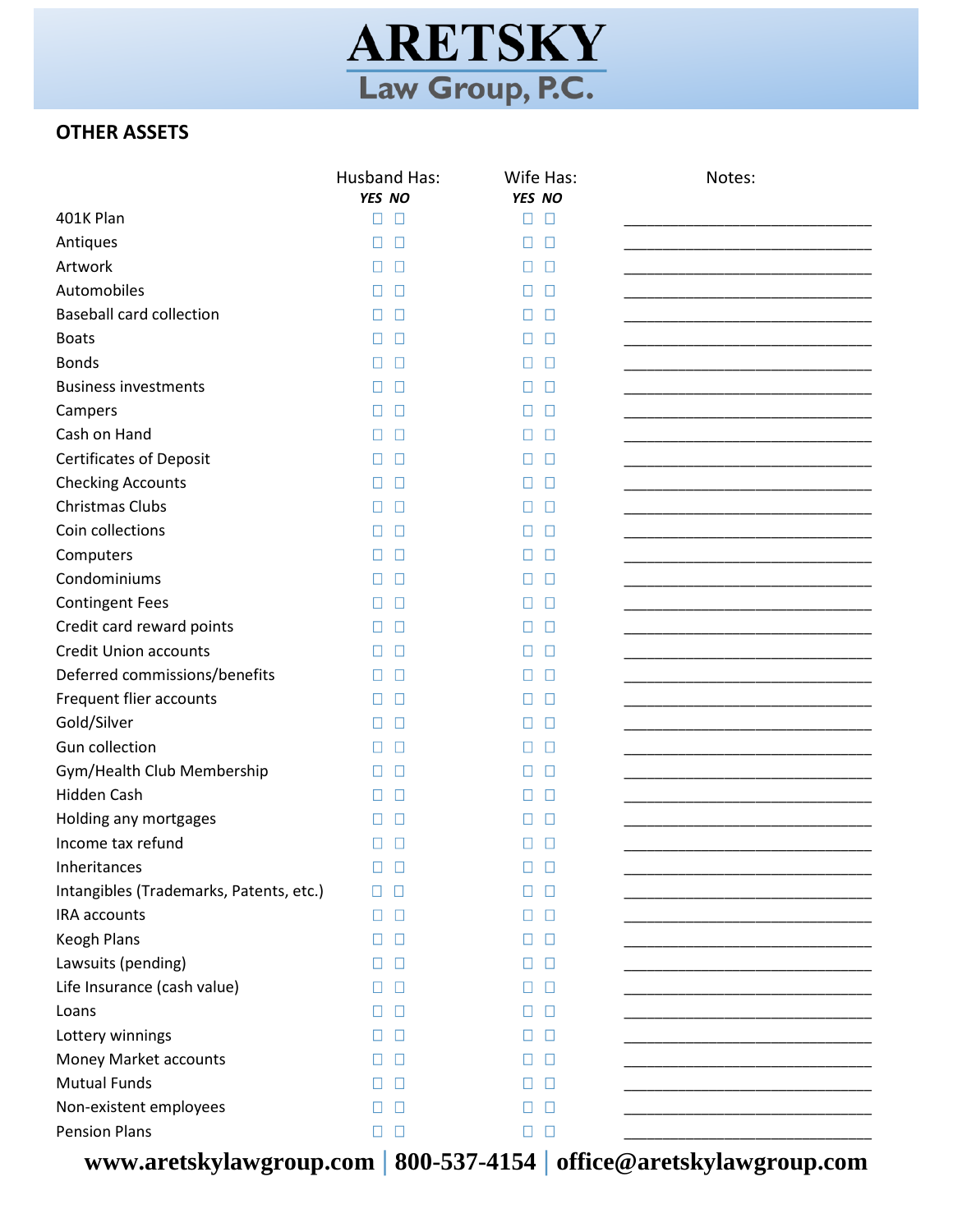| ARETSKY         |  |  |
|-----------------|--|--|
| Law Group, P.C. |  |  |

| <b>Profit Sharing Plans</b>               | П<br>П | П<br>П            |  |
|-------------------------------------------|--------|-------------------|--|
| <b>Real Estate</b>                        |        |                   |  |
| Retainers on account with lawyers         |        | П                 |  |
| Retirement plans                          | Н<br>Н | Л<br>П            |  |
| Safety Deposit Box                        |        | П<br>Н            |  |
| Savings accounts                          |        |                   |  |
| Savings plans                             |        |                   |  |
| Scrap sales                               |        |                   |  |
| <b>Season Tickets</b>                     |        | $\mathbf{L}$<br>Н |  |
| Securities                                |        |                   |  |
| Severance Pay                             |        | Ш                 |  |
| Snowmobiles                               |        | Н                 |  |
| <b>Social Security Payments</b>           |        | □<br>Н            |  |
| <b>Stamp Collection</b>                   |        | П<br>$\mathsf{L}$ |  |
| Stereo Equipment                          |        | Ш                 |  |
| <b>Stock Options</b>                      |        | П<br>Н            |  |
| <b>Stocks</b>                             |        |                   |  |
| <b>Tax-Deferred Annuity Plans</b>         |        | П<br>$\mathsf{L}$ |  |
| <b>Time Share Units</b>                   |        | Ш                 |  |
| Tools                                     |        | П                 |  |
| <b>Trailers</b>                           |        | Л                 |  |
| Trusts - real estate, grantor, QTTP, etc. |        | Л<br>Н            |  |
| Unreimbursed business expenses            |        |                   |  |
| <b>Vacation Clubs</b>                     |        |                   |  |
| Vault                                     |        |                   |  |
| <b>Workmen's Compensation Awards</b>      | Ш<br>Н | Л                 |  |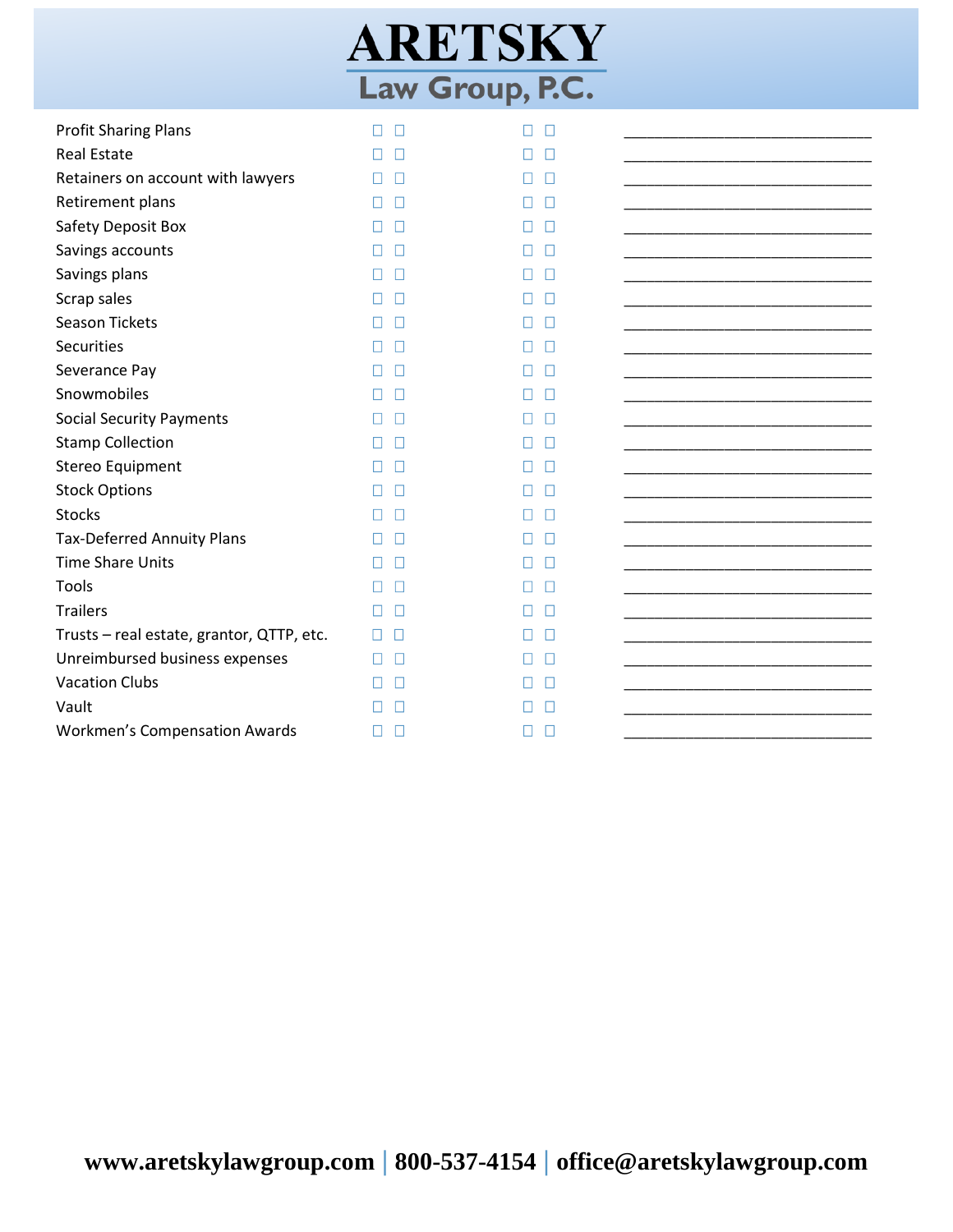

#### **TICCKIISC** Child Care Checklist

Use this checklist to document those things you usually do for your child.

### **Hygiene**

- **□ Baths**
- $\square$  Brushing teeth/flossing
- $\Box$  Changing sheets
- $\Box$  Child's bathroom cleaning
- $\Box$  Child's room cleaning
- $\Box$  Cleaning hands and face
- $\Box$  Cleaning up child after meals
- □ Diaper changes/bathroom use
- **□** Dressing
- $\Box$  Hair combing/ styling
- $\Box$  Haircuts
- $\Box$  Laundry
- $\Box$  Nail care
- $\Box$  Purchasing clothing & shoes

## **Meals and Food**

- $\Box$  Clean up
- $\Box$  Feeding / Snacks
- $\Box$  Packing lunches
- **□ Planning & Preparation**
- $\square$  Shopping
- $\Box$  Teaching child to cook

### **Sleep**

- $\square$  Bedtime rituals
- $\Box$  Morning wake-ups
- $\Box$  Naps
- $\Box$  Nighttime wake-ups

### **Education**

- □ After school arrangements
- $\Box$  Arts & crafts projects
- $\Box$  Attending school functions
- $\Box$  Child care when home sick
- $\Box$  Educational activities at home
- $\square$  Driver education
- $\Box$  Help with homework
- $\Box$  Attending extra-curricular
- □ Parent/Teacher conferences
- $\Box$  Reading to the child
- $\Box$  Transportation to/from activities
- $\Box$  Transportation to/from school
- $\Box$  Trips to library
- $\Box$  Trips to museum/culture-related

### **Emotional Nurturing**

- **□ Comforting**
- □ Humor
- $\Box$  Participating in child's interests
- □ Rocking, soothing, holding
- □ Self-esteem
- $\Box$  Setting/enforcing rules & limits
- $\Box$  Talks and advice

### **Health Care**

- $\Box$  Taking child to appointments
- $\Box$  Scheduling appointments
- $\Box$  Giving/supervising medication
- $\Box$  Fostering boo-boos (cuts, stings)
- $\Box$  Calling healthcare providers
- $\square$  Sunscreen/bug repellant application
- □ Bicycle helmet

### **Entertainment and Play**

- $\Box$  Assisting child with pet care
- $\Box$  Buying toys
- $\Box$  Driving child to play dates
- $\Box$  Organizing toys
- $\Box$  Party planning
- $\Box$  Planning family vacations
- $\Box$  Playing sports with child
- $\Box$  Playing with toys/games
- $\Box$  Purchasing gifts for the child
- $\Box$  Supervising friends at home
- $\Box$  Watching TV/DVD's with child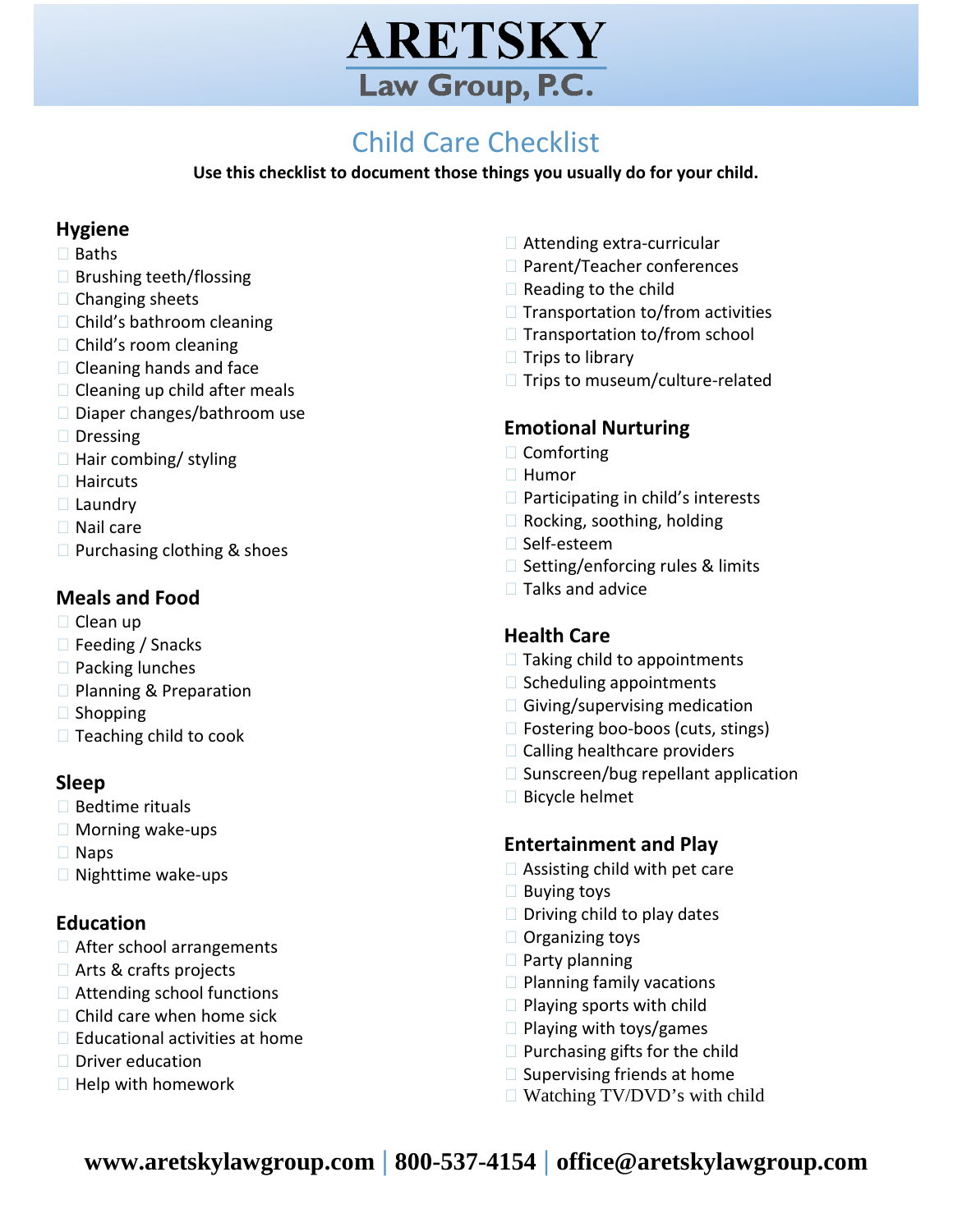# ARETSKY Law Group, P.C.

# Decisions Checklist:

#### **DECISIONS REGARDING CHILDREN**

#### **Parenting Options**

- Sole custody and decision making
- Join decision making but residence primarily with one parent
- Split residence and decision making
- Which decisions need mutual consent or discussion

#### **Access / Visitation**

- Weekdays
- Weekends
- Holidays and long weekends
- School recesses
- Summer vacations
- **Birthdays**
- Other special occasions
- Telephone calls
- Notice of changes
- Grandparent visitation

#### **Geographic Restrictions**

- Foreign travel
- Relocation with the children
- Access to Records
- Doctor, dentist, etc.
- Schools and teachers
- Notifications
- Address and phone numbers
- Illnesses and accidents
- Child whereabouts

#### **SUPPORT DECISIONS**

#### **Child Support**

- Amount
- Payment date
- Cost of living adjustments
- Amount of reduction upon emancipation

#### **Definition of Emancipation**

- Age
- College
- **Marriage**
- Living away from home
- **Employment**

#### **Extra Expenses**

- College or private school
- Child care
- Summer camp/activities
- Extracurricular activities
- **Tutoring**

#### **Medical Expenses**

- Insurance coverage
- Procedures for claims
- Uncovered expenses
- Elective procedures decisions (including orthodontia)
- Dental, prescription, eyeglasses, psychotherapy

#### **Life Insurance**

- Amount
- **Duration**
- Type
- **Beneficiary**
- Trustee for children

#### **Spousal Maintenance (alimony)**

- Amount and duration
- Cost of living adjustment
- Time of payment
- Health Insurance

#### **EQUITABLE DISTRIBUTION**

#### **Real Estate**

#### *If selling*

- Occupancy until sale
- Expenses until sale
- Mortgage & Taxes
- **Utilities**
- **Insurance**
- **Repairs**
- Timing of sale
	- o Age of children or graduation dates
	- o Remarriage or cohabitation

**www.aretskylawgroup.com | 800-537-4154 | office@aretskylawgroup.com**

- Determination of selling price
- Option to buy
- Expense of sale
- Division of proceeds
- Capital gains

#### *If home retained by one party*

- Who remains in home
- Valuation of home
- Division of value (lump sum/payments)

#### **Business Interests**

- Method of valuation
- Division of value (lump sum/payments)

#### **Retirement Assets**

- Method of valuation
- Division of value (lump sum/payments)

#### **Division of Personal Property**

- Bank accounts/liquid assets
- Stocks, bonds, tax shelters
- Stock options
- Cars
- Jewelry & collectibles
- Household furnishing

Liability or refunds

Forensic accounting fees

• Future filings

• Division of fees

• Appraisal fees

• Family photographs

#### **OTHER ISSUES Estate Waivers**

**Tax Returns**

**Cost of Divorce**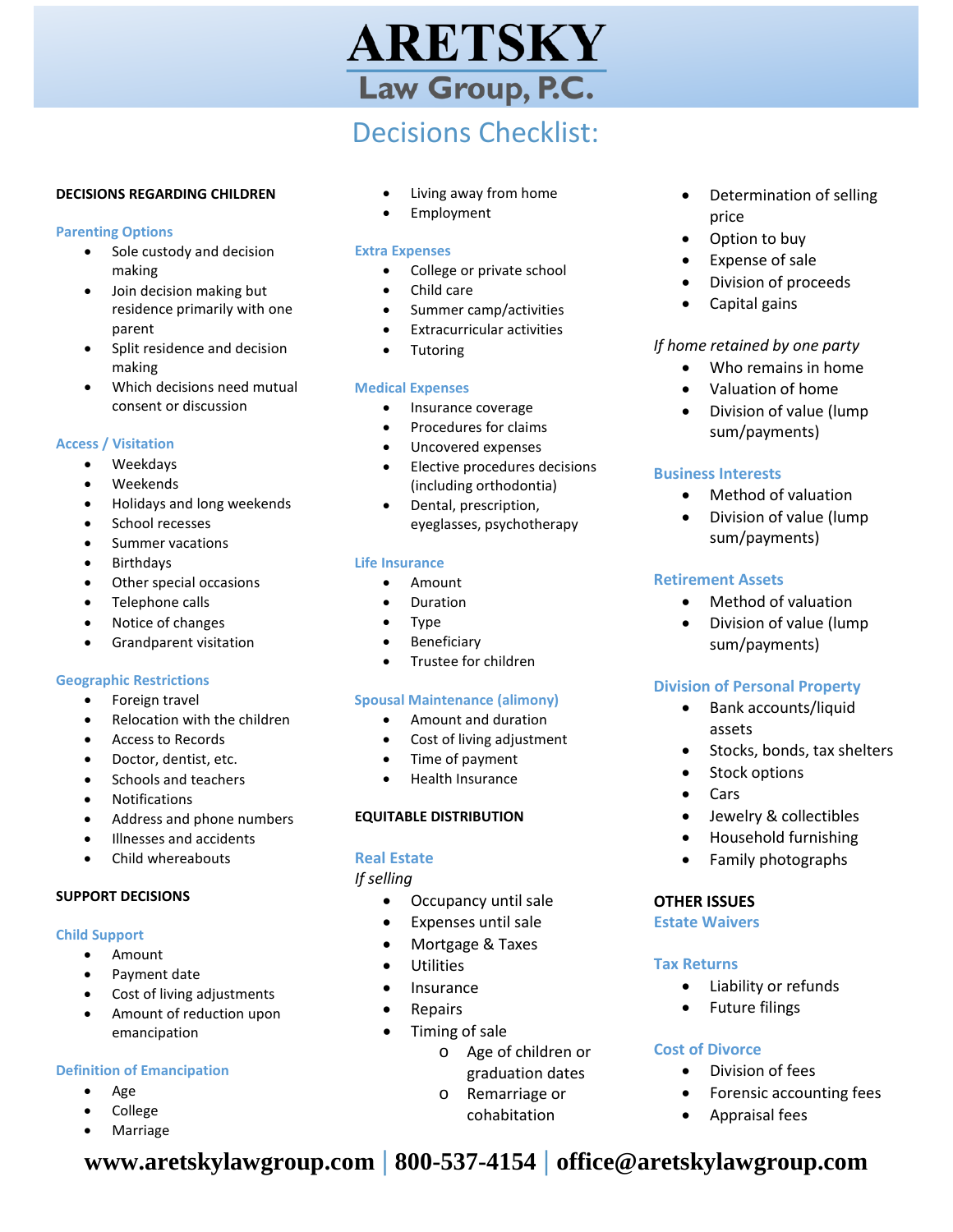

# Children's Expenses

**For each expense, determine the yearly amount, then divide by 52 to reach weekly cost.**

|                                            | <b>WEEKLY COST</b> |
|--------------------------------------------|--------------------|
| After-school day care                      |                    |
| Allowance                                  |                    |
| Babysitting / Nanny                        |                    |
| Backpacks, bags, lunch boxes, etc.         |                    |
| Band uniforms/costumes                     |                    |
| <b>Birthday gifts</b>                      |                    |
| Camp fees                                  |                    |
| Camp supplies                              |                    |
| Cell phone costs (children)                |                    |
| Clothing costs (children)                  |                    |
| Computer supplies (children)               |                    |
| Dance competition fees                     |                    |
| Dance costumes                             |                    |
| Dance lessons                              |                    |
| Dance photos                               |                    |
| Dance supplies                             |                    |
| Daycare                                    |                    |
| Donations requested by school              |                    |
| Entertainment                              |                    |
| Extracurricular club membership fees       |                    |
| Extracurricular club supplies              |                    |
| Extracurricular photos                     |                    |
| Field trip expenses                        |                    |
| Gifts for children to take to parties      |                    |
| Girl or Boy Scout fees                     |                    |
| Hobby costs                                |                    |
| Holiday gifts                              |                    |
| Internet access (children)                 |                    |
| Mileage for children transportation        |                    |
| Music competition fees                     |                    |
| Music group photos                         |                    |
| Music/vocal lessons                        |                    |
| Musical instrument rental or payment       |                    |
| <b>Musical supplies</b>                    |                    |
| Onetime expenses (yearbooks, school rings) |                    |
| Other group photos                         |                    |
| Other lesson or club fees                  |                    |
| Pet costs (children)                       |                    |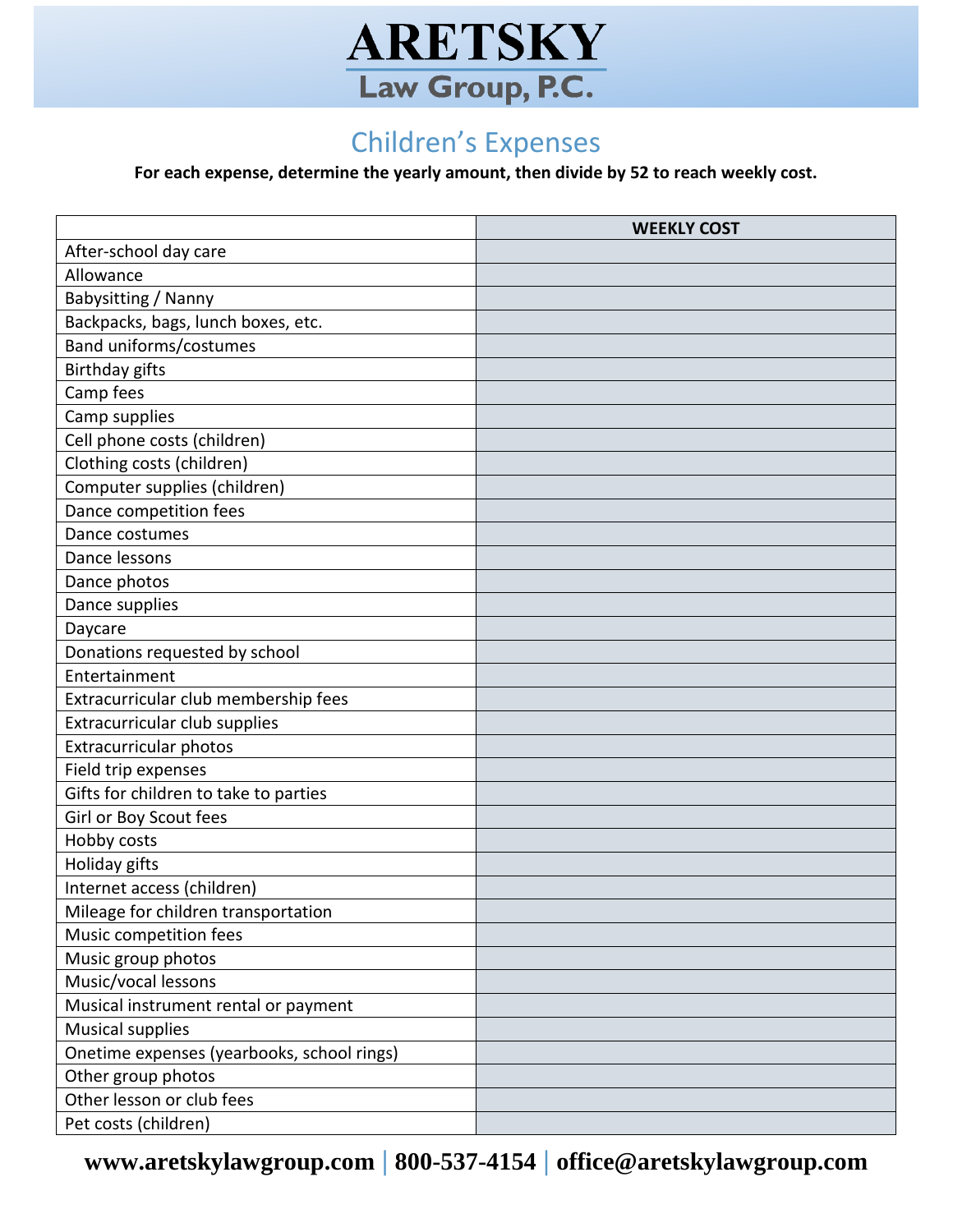

| School books                         |  |
|--------------------------------------|--|
| School event fees                    |  |
| <b>School lunches</b>                |  |
| School or day care registration fees |  |
| School photos                        |  |
| School supplies                      |  |
| Scout photos                         |  |
| Scout supplies                       |  |
| Scout uniforms                       |  |
| Sports fees                          |  |
| Sports uniforms                      |  |
| Telephone costs (children)           |  |
| Tuition                              |  |
| Tutoring                             |  |
| <b>TOTAL</b>                         |  |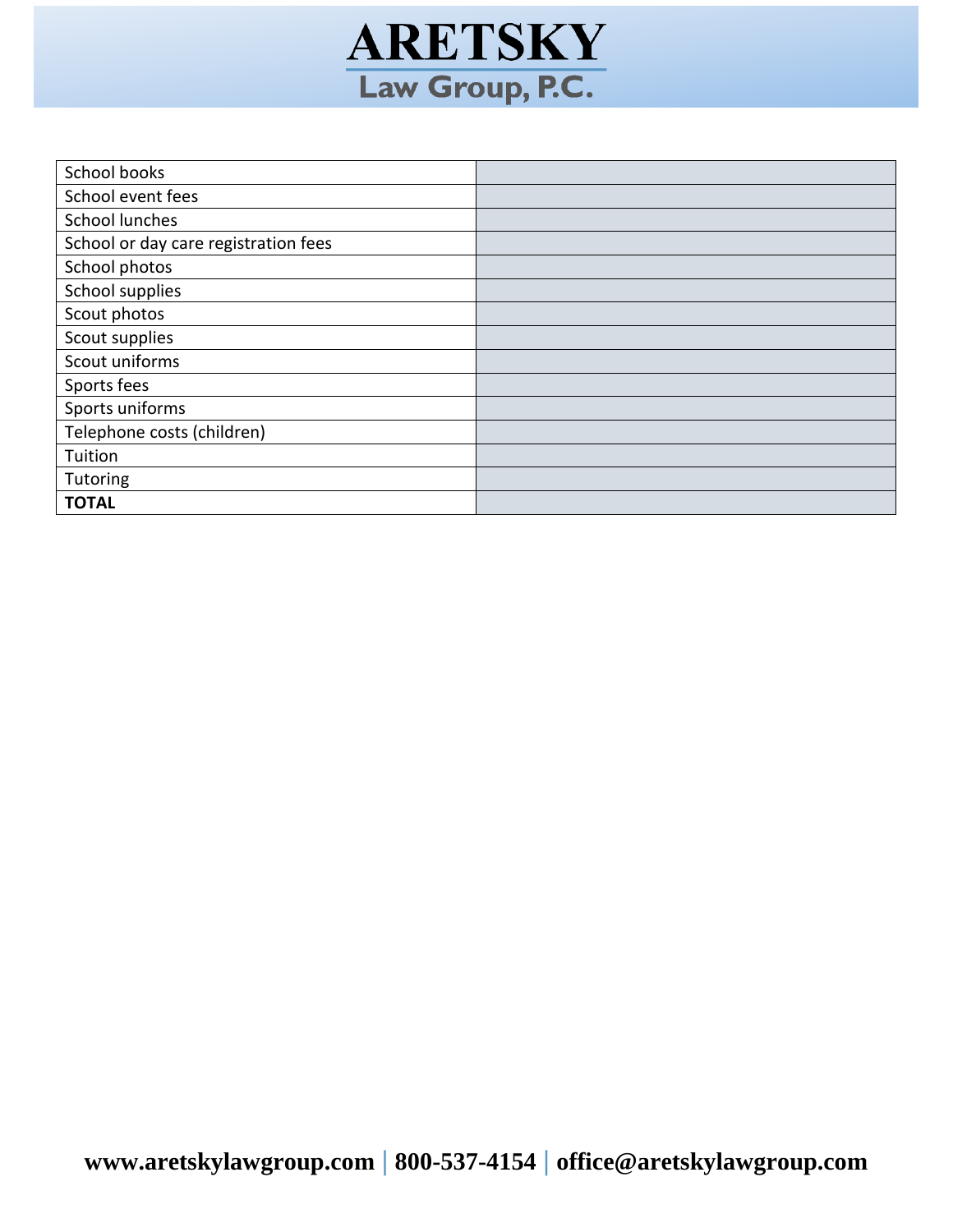

# Holiday Schedule / Parenting Time Request

| <b>HOLIDAY</b>                   | TIME(Start/Stop) | <b>EVERY YEAR</b> | <b>EVEN YEARS</b> | <b>ODD YEARS</b> |
|----------------------------------|------------------|-------------------|-------------------|------------------|
| M.L. King's Birthday (weekend)   |                  |                   |                   |                  |
| Lincoln's Birthday               |                  |                   |                   |                  |
| President's Day (weekend)        |                  |                   |                   |                  |
| Spring Break / February Vacation |                  |                   |                   |                  |
| Spring Break / April Vacation    |                  |                   |                   |                  |
| Mother's Day                     |                  |                   |                   |                  |
| Memorial Day (weekend)           |                  |                   |                   |                  |
| Father's Day                     |                  |                   |                   |                  |
| July 4 <sup>th</sup>             |                  |                   |                   |                  |
| Labor Day (weekend)              |                  |                   |                   |                  |
| Columbus Day (weekend)           |                  |                   |                   |                  |
| Halloween                        |                  |                   |                   |                  |
| Veteran's Day (weekend)          |                  |                   |                   |                  |
| <b>Thanksgiving Day</b>          |                  |                   |                   |                  |
| Thanksgiving weekend             |                  |                   |                   |                  |
| Winter Break (first half)        |                  |                   |                   |                  |
| Winter Break (second half)       |                  |                   |                   |                  |
| Child's Birthday                 |                  |                   |                   |                  |
| Mother's Birthday                |                  |                   |                   |                  |
| Father's Birthday                |                  |                   |                   |                  |
| <b>Summer Break</b>              |                  |                   |                   |                  |

*F-Father M=Mother*

Note: Holidays not specified above will be spent with the parent who normally has that time.

\_\_\_\_\_\_\_\_\_\_\_\_\_\_\_\_\_\_\_\_\_\_\_\_\_\_\_\_\_\_\_\_\_\_\_\_\_\_\_\_\_\_\_\_\_\_\_\_\_\_\_\_\_\_\_\_\_\_\_\_\_\_\_\_\_\_\_\_\_\_\_\_\_\_\_\_\_\_\_\_\_\_\_\_

\_\_\_\_\_\_\_\_\_\_\_\_\_\_\_\_\_\_\_\_\_\_\_\_\_\_\_\_\_\_\_\_\_\_\_\_\_\_\_\_\_\_\_\_\_\_\_\_\_\_\_\_\_\_\_\_\_\_\_\_\_\_\_\_\_\_\_\_\_\_\_\_\_\_\_\_\_\_\_\_\_\_\_\_\_ \_\_\_\_\_\_\_\_\_\_\_\_\_\_\_\_\_\_\_\_\_\_\_\_\_\_\_\_\_\_\_\_\_\_\_\_\_\_\_\_\_\_\_\_\_\_\_\_\_\_\_\_\_\_\_\_\_\_\_\_\_\_\_\_\_\_\_\_\_\_\_\_\_\_\_\_\_\_\_\_\_\_\_\_\_

Other: (specify) \_\_\_\_\_\_\_\_\_\_\_\_\_\_\_\_\_\_\_\_\_\_\_\_\_\_\_\_\_\_\_\_\_\_\_\_\_\_\_\_\_\_\_\_\_\_\_\_\_\_\_\_\_\_\_\_\_\_\_\_\_\_\_\_\_\_\_\_\_\_\_

Pick-up and drop-off will be shared equally as follows: \_\_\_\_\_\_\_\_\_\_\_\_\_\_\_\_\_\_\_\_\_\_\_\_\_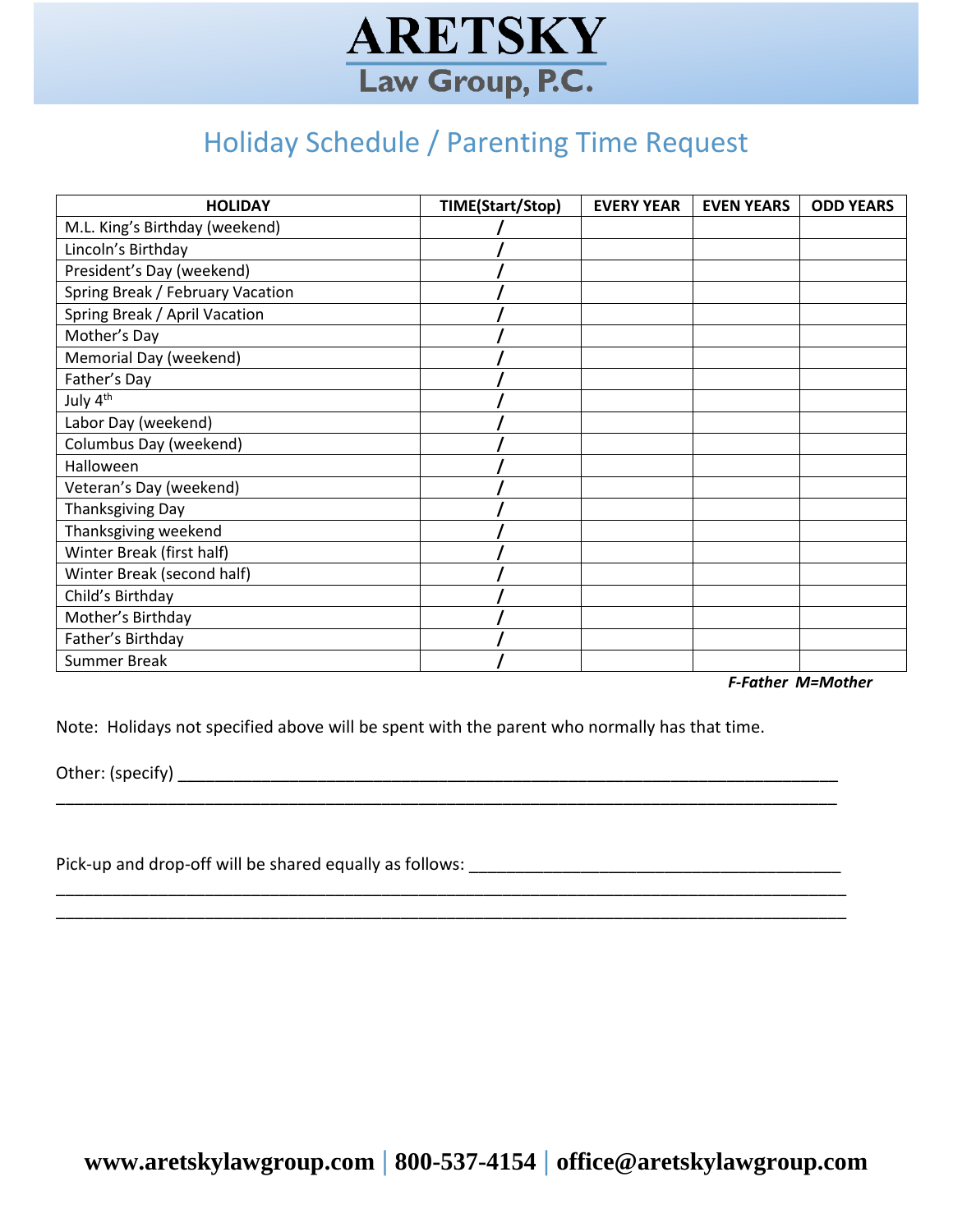

# Child Parenting Time Record

| Drop-Off |  |
|----------|--|
|----------|--|

Date: Scheduled time: Actual time: On Time / Late (circle one) Items brought with child: \_\_\_\_\_\_\_\_\_\_\_\_\_\_\_\_\_\_\_\_\_\_\_\_\_\_

\_\_\_\_\_\_\_\_\_\_\_\_\_\_\_\_\_\_\_\_\_\_\_\_\_\_ \_\_\_\_\_\_\_\_\_\_\_\_\_\_\_\_\_\_\_\_\_\_\_\_\_\_

## Comments \_\_\_\_\_\_\_\_\_\_\_\_\_\_\_\_\_\_\_\_\_\_\_\_\_\_\_\_\_\_\_\_\_\_\_\_\_\_\_\_\_\_\_\_\_\_\_\_\_\_\_\_\_\_\_\_\_\_\_\_\_\_\_\_\_\_\_\_\_\_\_\_\_\_

**Return Home**

Date: Scheduled time: Actual time: On Time / Late (circle one) Items returned with child:

\_\_\_\_\_\_\_\_\_\_\_\_\_\_\_\_\_\_\_\_\_\_\_\_\_\_

\_\_\_\_\_\_\_\_\_\_\_\_\_\_\_\_\_\_\_\_\_\_\_\_\_\_

| <b>Activities Discussed (in advance)</b> |  |  |
|------------------------------------------|--|--|
| Homework                                 |  |  |
| <b>Extracurricular Activities</b>        |  |  |
| <b>Social Activities</b>                 |  |  |
| <b>Medical Appointments</b>              |  |  |
| <b>Medication Needs</b>                  |  |  |

\_\_\_\_\_\_\_\_\_\_\_\_\_\_\_\_\_\_\_\_\_\_\_\_\_\_\_\_\_\_\_\_\_\_\_\_\_\_\_\_\_\_\_\_\_\_\_\_\_\_\_\_\_\_\_\_\_\_\_\_\_\_\_\_\_\_\_\_\_\_\_\_\_\_\_\_\_\_\_\_\_\_\_\_

| Homework done            | YES NO |
|--------------------------|--------|
| Activities attended      | YES NO |
| Dr. appointment attended | YFS NO |
| Medicine taken           | YFS NO |

| Discussions relating to child's social, education,<br>physical, emotional issues: |  |
|-----------------------------------------------------------------------------------|--|
|                                                                                   |  |
| Future parenting time dates discussed:                                            |  |
| Post parenting time concerns:                                                     |  |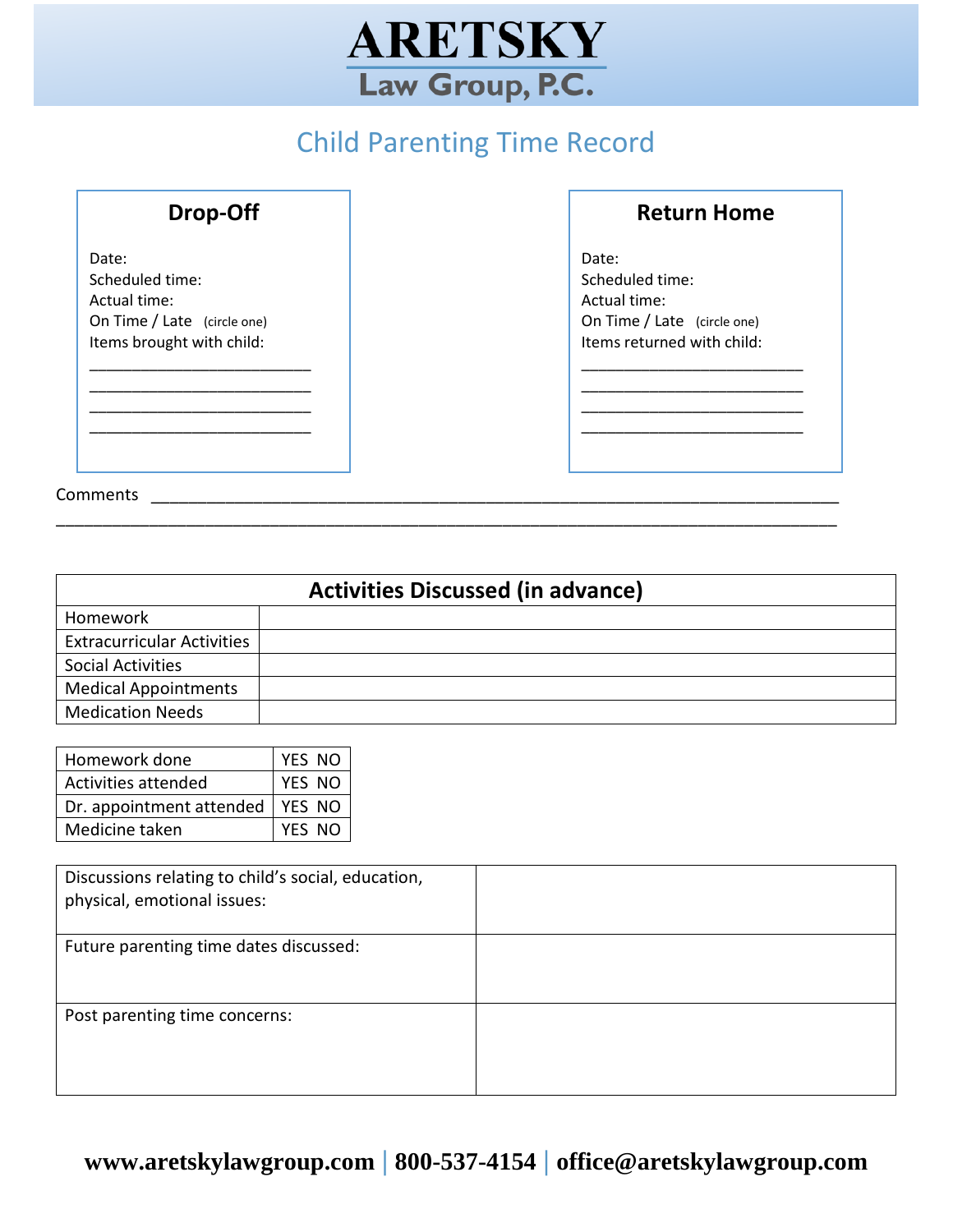# **ARETSKY** Law Group, P.C.

# Documents and Information to Obtain:

| Law Firm | Client's |                                                                                                                                                                                                                                                                       |
|----------|----------|-----------------------------------------------------------------------------------------------------------------------------------------------------------------------------------------------------------------------------------------------------------------------|
| Client   | Spouse   |                                                                                                                                                                                                                                                                       |
|          |          | Information about any prior marriage - of either spouse, including a certified copy of the<br>divorce decree                                                                                                                                                          |
| H        |          | Prenuptial agreement - or any other domestic agreement                                                                                                                                                                                                                |
|          |          | Marital history - outlining high and low points of the marriage including dates, times and<br>locations to the best of your ability; each spouse's educational background,<br>employability and the contribution of each party toward the value of the marital estate |
|          |          | Children - names, dates and places of birth                                                                                                                                                                                                                           |
|          |          | Case Information Statement - form to be provided by Aretsky & Aretsky                                                                                                                                                                                                 |
|          |          | Income tax returns - personal, corporate, partnerships, joint ventures, or other income<br>tax returns, state and federal, including W-2's, 1099 and K-1 forms in your possession for<br>the past 3 years                                                             |
|          |          | Pay stubs - and proof of all other income since you last filed taxes                                                                                                                                                                                                  |
|          |          | Bank information - all monthly bank statements, registers, certificate of deposit,<br>retirement accounts in your possession or control from any and all financial institutions                                                                                       |
|          |          | Financial or loan applications - submitted to any bank, lending institutions, entity or any<br>person over the past year                                                                                                                                              |
|          |          | Broker's statement and stocks - all statements of account from securities and<br>commodities dealers                                                                                                                                                                  |
|          |          | Stock options - all records pertaining to stock options held in any corporation or other<br>entity whether exercised or not                                                                                                                                           |
|          |          | Pension, profit sharing, deferred compensation and retirement plans - or any other kind<br>of plan owned by you or any corporation in which you have been a part                                                                                                      |
|          |          | Wills and trust agreements - executed by you or in which you have a present or<br>contingent interest in which you are named beneficiary, trustee, executor, or guardian                                                                                              |
|          |          | Life insurance - or certificates of life insurance currently insuring your life                                                                                                                                                                                       |
|          |          | General insurance - policies, including but not limited to annuities, health, accident,<br>property, etc.                                                                                                                                                             |
|          |          | Outstanding debts - documents reflecting all debts owed to you or by you, secured and<br>unsecured, including personal loans and law suits now pending or previously filed in any<br>court                                                                            |
|          |          | Accounts payable and receivable - ledgers in your possession and control that are<br>personal and business related, together with all accounts and journals                                                                                                           |
|          |          | Cash receipt books - evidence of budgets, cash projections, and other financial<br>documents in your possession                                                                                                                                                       |
|          |          | Real property - all deeds, closing statements, tax bills, mortgages, appraisals, security<br>agreements, leases and other evidence of any type of interest or ownership                                                                                               |
|          |          |                                                                                                                                                                                                                                                                       |